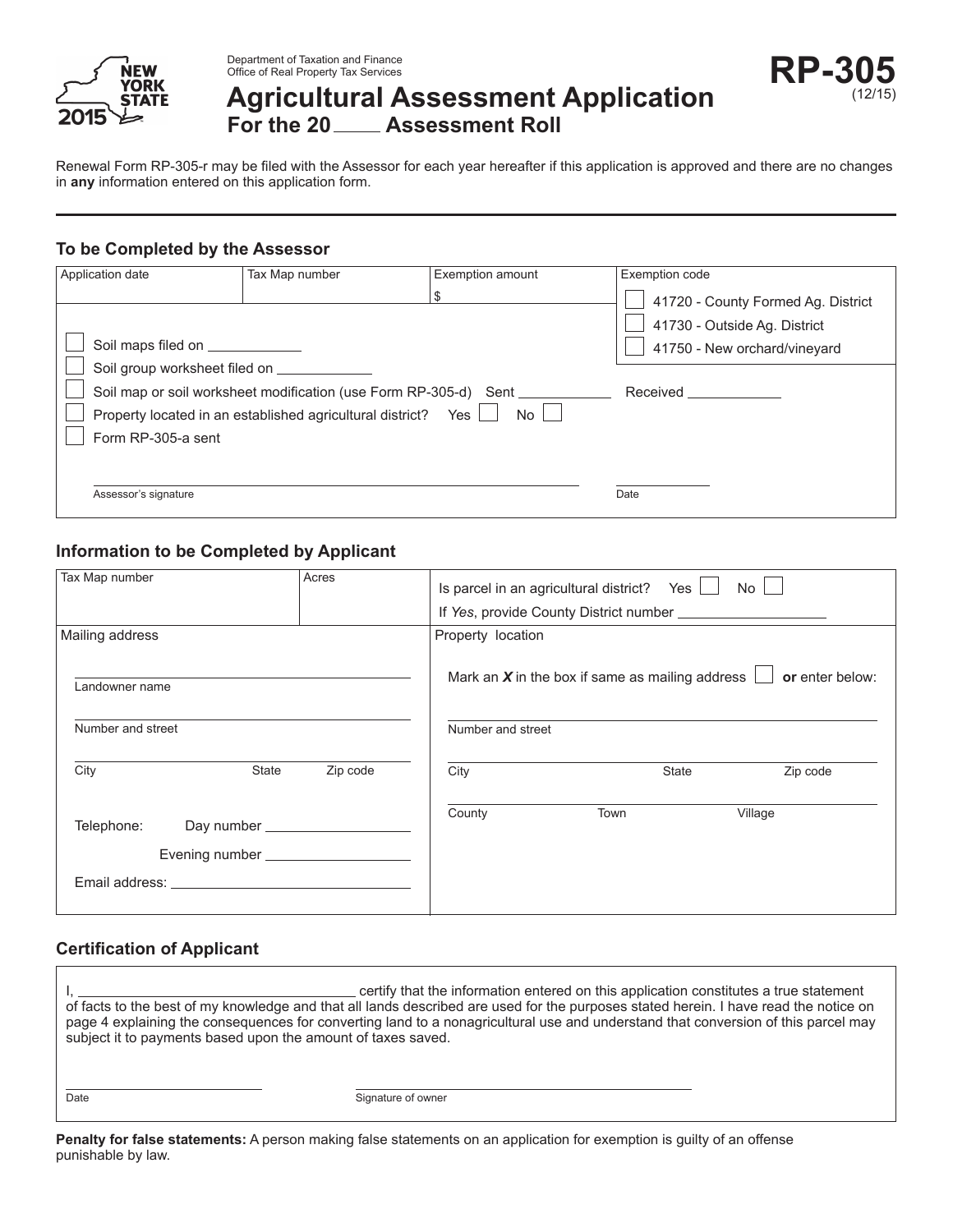#### **Page 2** of 11 **RP-305** (12/15)

**General information, filing requirements, and eligibility requirements** can be found on pages 8 and 9. **Instructions** for the completion of Parts 1 through 10 can be found on pages 9 through 11 of this form. All applicants must complete Parts 1 and 10. Applicants seeking an agricultural assessment for land used to support a commercial horse boarding operation must complete Part 5. Applicants seeking similar benefits on land used to support a commercial equine operation must complete Part 6. Applicants whose land was rented and used in the preceding two years to produce for sale crops, livestock or livestock products, but which does not independently satisfy the gross sales value requirement of the Agriculture and Markets Law, must complete Part 8. Applicants seeking an agricultural assessment for land used as silvopasture must complete Part 9. Complete all other parts that apply.

**Part 1 – Use of land:** Refer to Soil Group Worksheet (APD-1) to complete Part 1.

### (1) **Agricultural land**

|     | a. Land used to produce crops, livestock or livestock products. Amount of land actually used<br>to produce for sale crops, livestock or livestock products (not including woodland products) in the                                                                                                                                                                                         |     | Acres |
|-----|---------------------------------------------------------------------------------------------------------------------------------------------------------------------------------------------------------------------------------------------------------------------------------------------------------------------------------------------------------------------------------------------|-----|-------|
|     | preceding two years.                                                                                                                                                                                                                                                                                                                                                                        | a.  |       |
|     | b. Land used to support a commercial horse boarding operation. Amount of land used to support a<br>commercial horse boarding operation during the past two years.                                                                                                                                                                                                                           | b.  | Acres |
|     | c. Land used to support a commercial equine operation. Amount of land used to support a<br>commercial equine operation during the past two years.                                                                                                                                                                                                                                           | C.  | Acres |
|     | d. <b>Support land.</b> Amount of land that was not used to produce crops, livestock or livestock products but<br>was used in support of the farm operation or in support of land used to produce crops, livestock or<br>livestock products. (Does not include land used under agricultural amusements - see instructions.)                                                                 | d.  | Acres |
|     | e. Land participating in federal conservation program. Amount of land set aside through participation<br>in a U.S. government conservation program established pursuant to Title 1 of the Federal Food<br>Security Act of 1985 or any subsequent federal program. (Assessor will need Farm Service Agency<br>documentation.)                                                                | е.  | Acres |
|     | f. Land under a structure in which crops, livestock or livestock products are produced. Amount<br>of land located under a structure in which crops, livestock or livestock products have been produced<br>during the preceding two years.                                                                                                                                                   | f.  | Acres |
|     | g. Land used as silvopasture. Amount of land that intentionally combines trees, forages and livestock<br>and is managed as a single integrated practice for the collective benefit of each, including the planting<br>of appropriate grasses and legume forages among trees for sound grazing and livestock husbandry,<br>up to the allowable limit. (Enter acreage from Part 9, Box 7(b)). | g.  | Acres |
|     | Total acres in agricultural land (sum of a, b, c, d, e, f, and g)                                                                                                                                                                                                                                                                                                                           | (1) | Acres |
|     | (2) Farm woodland (up to 50 acres). Amount of land used for the production for sale of woodland products<br>in the preceding two years. Acreage consisting of sugarbush or Christmas tree cultivation should be                                                                                                                                                                             |     | Acres |
|     | included in Part 1a above.                                                                                                                                                                                                                                                                                                                                                                  | (2) |       |
|     | (3) Excess farm woodland (woodland exceeding 50 acre limit on any parcel).                                                                                                                                                                                                                                                                                                                  | (3) | Acres |
|     | (4) Newly planted orchards, vineyards, or Christmas trees of a newly-established farm operation.                                                                                                                                                                                                                                                                                            | (4) | Acres |
| (5) | Nonagricultural land. Include any land in the parcel which is not included above.                                                                                                                                                                                                                                                                                                           | (5) | Acres |
|     | Total acres in parcel (The figure entered in this box should equal the sum of the amounts entered in<br>boxes 1 through 5 above.)                                                                                                                                                                                                                                                           |     | Acres |

**Part 2 – Other agricultural land owned by the applicant:** Identify any other land owned by the applicant that is used in conjunction with land identified in Part 1 above to produce crops, livestock or livestock products or to support a commercial horse boarding or commercial equine operation. Use additional sheets if necessary.

| Tax Map no. | Location | No. of acres |
|-------------|----------|--------------|
| Tax Map no. | Location | No. of acres |
| Tax Map no. | Location | No. of acres |

**Part 3 – Other agricultural property rented by applicant:** Identify any other land rented from another and used to produce crops, livestock or livestock products in conjunction with the land described in Part 1 above. Use additional sheets if necessary.

| Tax Map no. _ | Location | No. of acres |
|---------------|----------|--------------|
| Tax Map no.   | Location | No. of acres |
| Tax Map no.   | Location | No. of acres |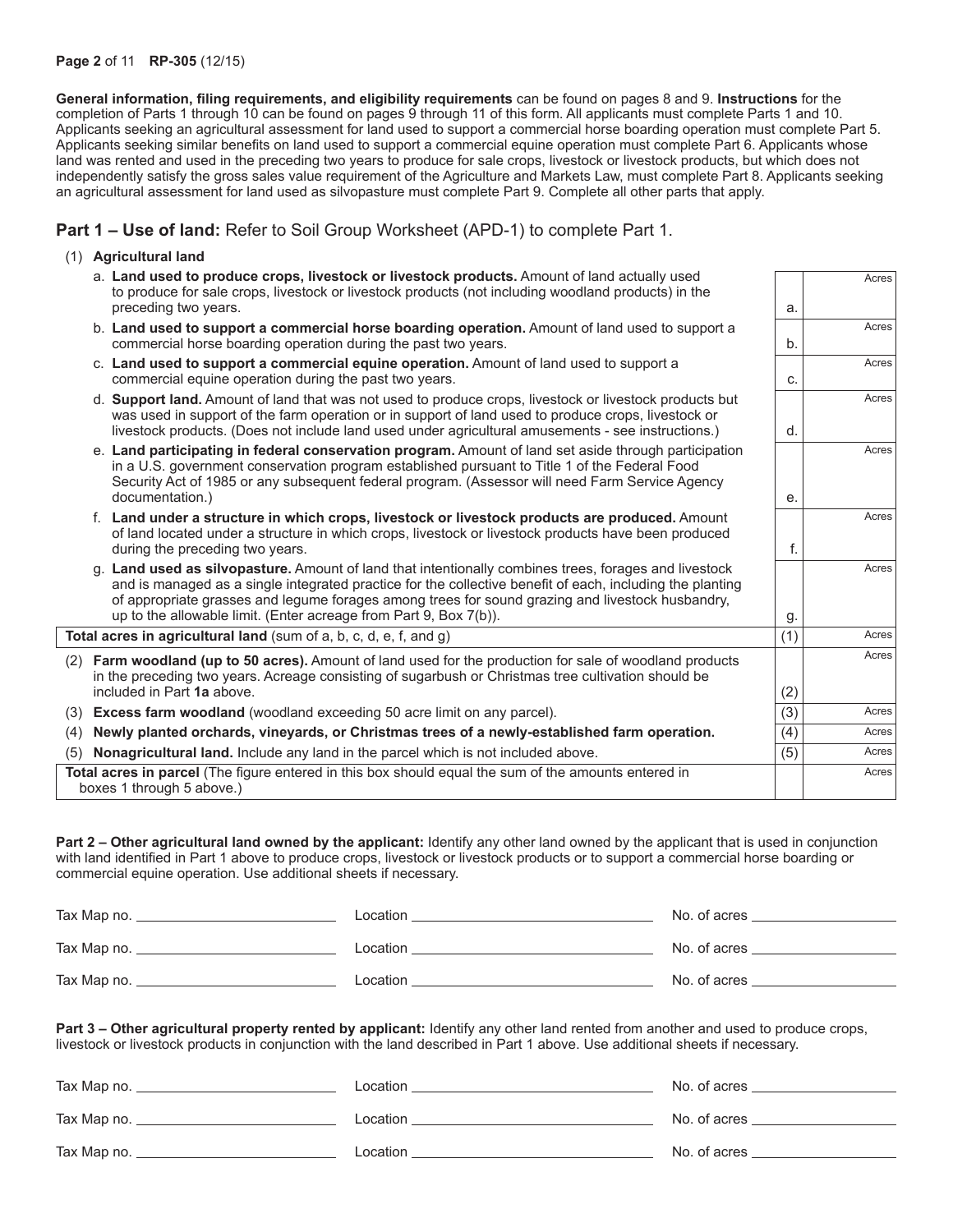### **Part 4 – Average gross sales value**

### **Note: Newly established farm operations should enter annual gross sales only for the first or second year of production.**

|                                                                                                                                                                                                                                                                                                                                                                |  |    | <b>Year One</b> | <b>Year Two</b> |
|----------------------------------------------------------------------------------------------------------------------------------------------------------------------------------------------------------------------------------------------------------------------------------------------------------------------------------------------------------------|--|----|-----------------|-----------------|
| a. Enter the gross sales value of any agricultural products (not including woodland products)<br>produced for sale in the preceding two years on land owned by the applicant (see Part 1a and<br>Part 2.) For land rented by the applicant from another, see Part 3. (If applicable, include federal<br>farm program payments.)<br>S<br>a                      |  |    |                 | S               |
| b. Enter the gross sales value up to a maximum annual amount of \$2,000 of any woodland products<br>produced for sale in the preceding two years on land owned by the applicant; see Part 1(2) and<br>Part 2. Note: The gross sales value of maple syrup/sap and Christmas trees produced on the<br>applicant's land should be included in Part 4a above.<br>b |  |    | S               | S               |
| c. Enter the market value of crops in their unprocessed state that were produced during the preceding<br>two years on land owned by the applicant or rented by the applicant from another which were not<br>sold unprocessed but were processed on the farm to make other products and thereafter sold.<br>с                                                   |  |    | S               | S               |
| d. Enter the gross sales value up to a maximum of \$5,000 of the farm operation's annual gross sales<br>value derived from the operation's sale of its compost, mulch, or other organic biomass crops.<br>d                                                                                                                                                    |  | \$ | S               |                 |
| Total gross sales value for two year period                                                                                                                                                                                                                                                                                                                    |  | \$ | S               |                 |
| Two year average gross sales value                                                                                                                                                                                                                                                                                                                             |  |    | S               | S               |

## **Part 5 – Land used to support a commercial horse boarding operation**

- (a) Number of acres in a parcel used to support a horse boarding operation:  $\frac{1}{\sqrt{2}}$  acres. If the number of acres is less than seven, Part 2 above must be completed to establish eligibility for an agricultural assessment.
- (b) Did the boarding operation board ten or more horses throughout the preceding two years? Yes  $\Box$  No  $\Box$
- (c) Gross receipts collected by horse boarding operation during the preceding two years: \$

### **Note: Newly established farm operations should enter annual gross sales only for the first or second year of production.**

|                                                                                      |               | <b>Year One</b> | <b>Year Two</b> |
|--------------------------------------------------------------------------------------|---------------|-----------------|-----------------|
| Fees generated through boarding of horses                                            |               |                 |                 |
| Fees generated through production of sale of crops, livestock and livestock products |               |                 |                 |
|                                                                                      | <b>Totals</b> |                 |                 |

### **Part 6 – Land used to support a commercial equine operation**

- (a) Number of acres in a parcel used to support an equine operation: \_\_\_\_\_\_\_\_\_\_\_\_\_\_\_\_\_\_\_ acres. If the number of acres is less than seven, Part 2 above must be completed to establish eligibility for an agricultural assessment.
- (b) Did the equine operation stable ten or more horses throughout the preceding two years? Yes  $\Box$  No  $\Box$
- (c) Gross receipts collected by equine operations during the preceding two years: \$

### **Note: Newly established farm operations should enter annual gross sales only for the first or second year of production.**

|                                                                                      |               | <b>Year One</b> | <b>Year Two</b> |
|--------------------------------------------------------------------------------------|---------------|-----------------|-----------------|
| Fees generated through equine operations                                             |               |                 |                 |
| Fees generated through production of sale of crops, livestock and livestock products |               |                 |                 |
|                                                                                      | <b>Totals</b> |                 |                 |

## **Part 7 – Land under a structure within which crops, livestock or livestock products are produced Note: Newly established farm operations should enter annual gross sales only for the first or second year of production.**

|     |                                                                                                                            |          | <b>Year One</b> |     | <b>Year Two</b> |
|-----|----------------------------------------------------------------------------------------------------------------------------|----------|-----------------|-----|-----------------|
| (a) | Gross sales value of the crops, livestock or livestock products produced in the<br>structure(s) in the preceding two years | $(b)$ \$ |                 | (C) |                 |
| (d) | Total gross sales value for two year period: $(b) + (c)$                                                                   | $(d)$ \$ |                 |     |                 |
| (e) | Average gross sales value for preceding two years: $(d / 2)$                                                               | (e)      | 1 S             |     |                 |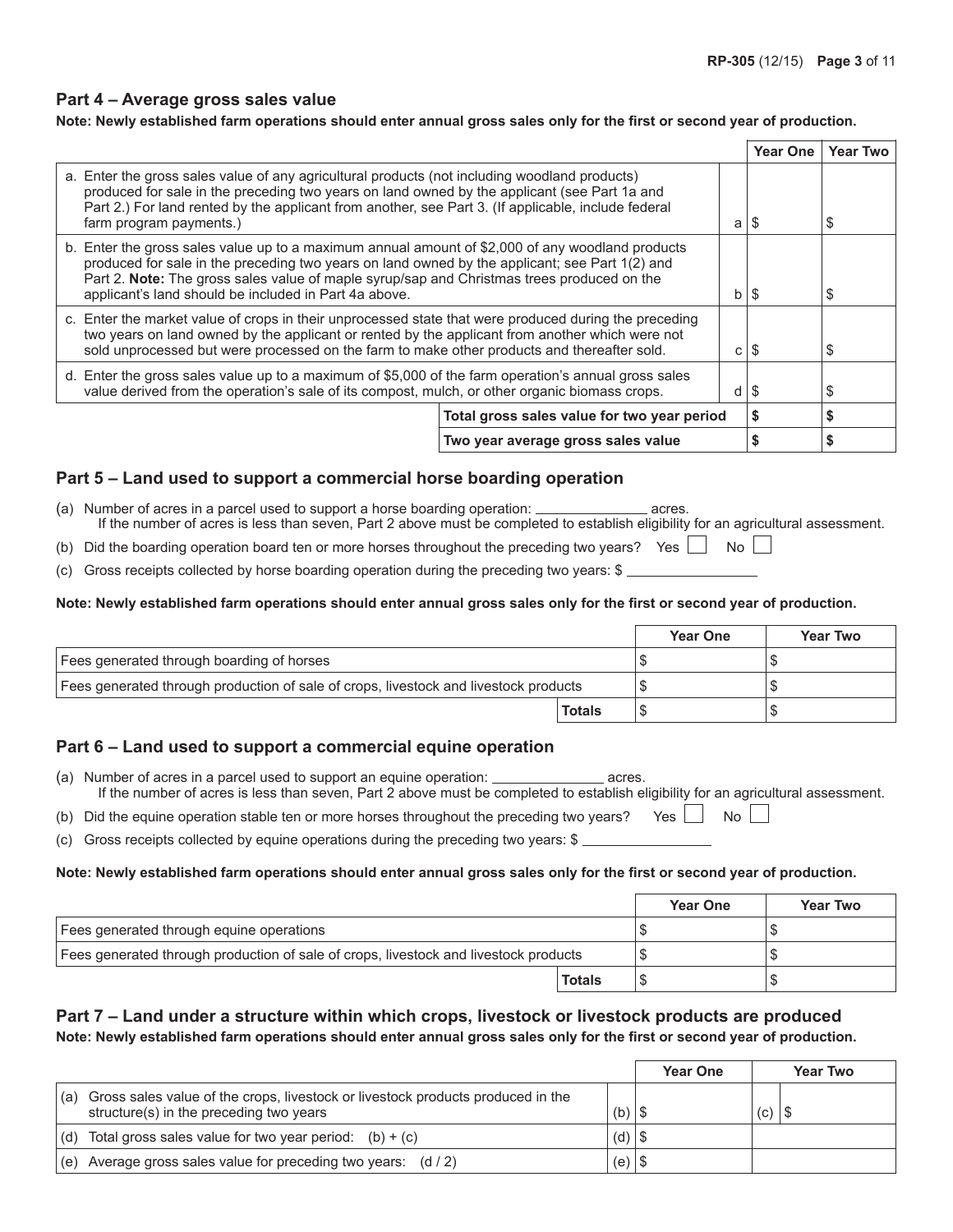#### **Notice to applicant**

By filing this application, the landowner agrees that the lands that benefit from agricultural assessment will be liable for payment whenever the land is converted to a non-agricultural use. The consequence of a conversion is a payment based on five times the taxes saved in the most recent year of benefit. The payment also includes a six percent interest charge, compounded annually for each year during the last five, in which the land received an agricultural assessment. An encumbrance runs with the land from the last time the parcel benefitted for five years in an agricultural district, and for eight years outside a district. (For land outside an agricultural district, the obligation to make payment for a conversion creates a lien against the entire parcel, even if only a portion of the parcel benefitted from agricultural assessment.)

### **Part 8 – Land rented to others**

| (a) Is any portion of the parcel rented to another party? Yes $\Box$ No $\Box$ |  | (If No, proceed to Part 9.) |
|--------------------------------------------------------------------------------|--|-----------------------------|
|                                                                                |  |                             |

- (b) Has the land been used during the preceding two years to produce crops, livestock or livestock products exclusive of woodland products and is such production continuing during the current year? Yes  $\Box$  No
- (c) Average gross sales value: \$

#### **Note: Newly-established farm operations should enter annual gross sales only for the first or second year of production.**

|                                                                                                                                                                          |            | <b>Year One</b> |           | <b>Year Two</b> |
|--------------------------------------------------------------------------------------------------------------------------------------------------------------------------|------------|-----------------|-----------|-----------------|
| 1. Gross sales value of the crops, livestock or livestock products<br>(exclusive of woodland products) produced on the rented land that<br>can be independently verified | (a)        | 1 S             | (1b)   \$ |                 |
| 2. Total gross sales value for two year period: $(1a) + (1b)$                                                                                                            |            |                 |           |                 |
| 3. Average gross sales value for preceding two years: (2) / 2                                                                                                            | $(3)$   \$ |                 |           |                 |

If the amount on line 3 is less than \$10,000 or cannot be independently verified, complete items d, e, f, and g of Part 8 below.

(d) Name and mailing address of party to whole land is rented:

|     | (e) Number of acres rented to party identified in Part 8d and used in agricultural production: and acres                                                                                          |
|-----|---------------------------------------------------------------------------------------------------------------------------------------------------------------------------------------------------|
| (f) | Is the land leased pursuant to a written rental arrangement? Yes $\Box$<br>No <sub>1</sub><br>Attach a copy of the lease or an affidavit (Form RP-305-c) attesting to the existence of the lease. |
| (g) | Does the party to whom the land is rented own or operate other land that is used in<br>Yes I<br>No l<br>conjunction with this rented land and which qualifies for an agricultural assessment?     |
|     | If Yes, provide the following information for the other land being used in conjunction with the land that is the subject of this<br>application.                                                  |
|     |                                                                                                                                                                                                   |
|     |                                                                                                                                                                                                   |

If the other land is located in a different town or assessing unit, enter the date that an application for an agricultural assessment was submitted to the local assessor: \_\_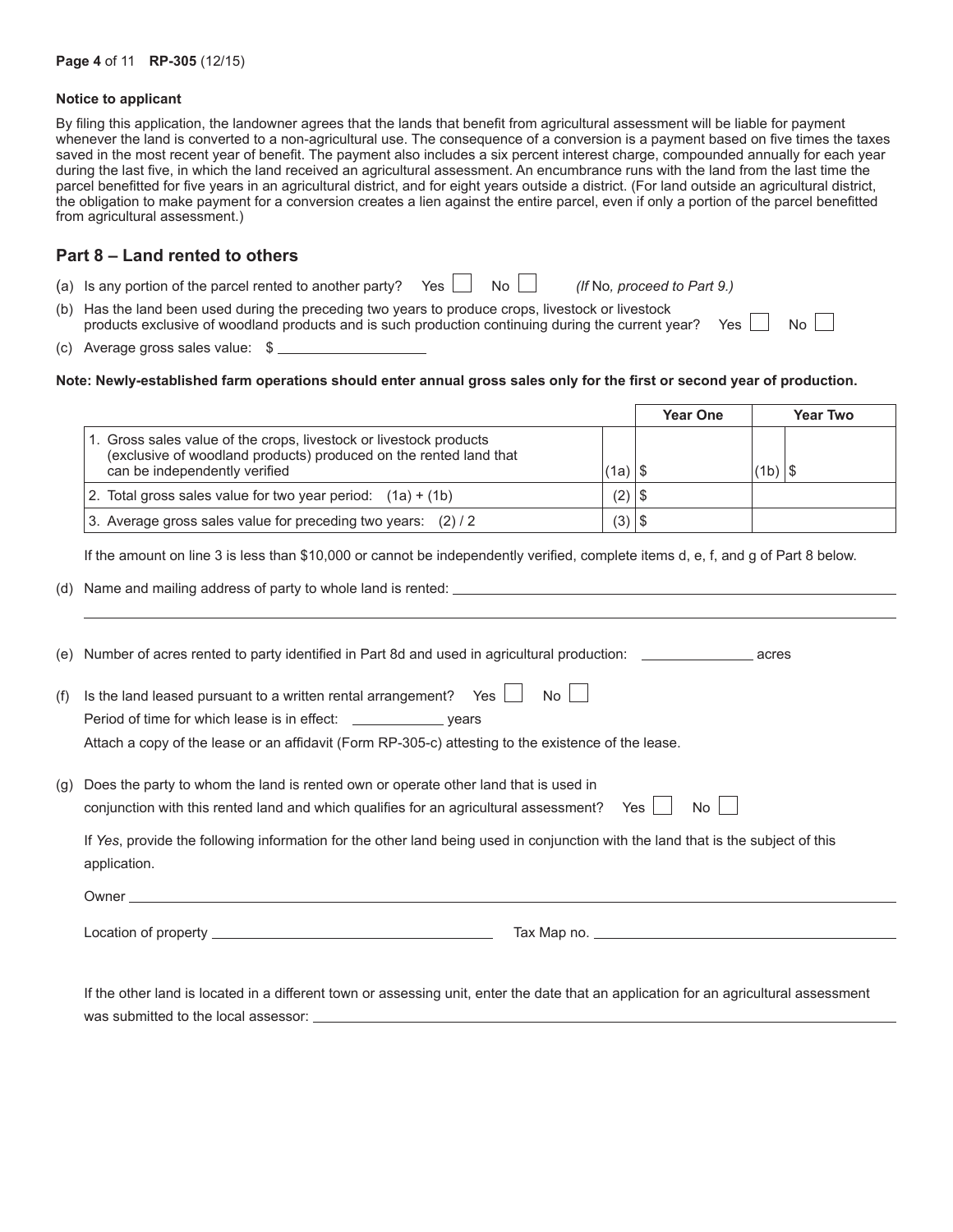$\overline{\phantom{0}}$ 

### **Part 9 – Lands used as silvopasture**

Silvopasturing is defined as the intentional combination of trees, forages and livestock managed as a single integrated practice for the collective benefit of each, including the planting of appropriate grasses and legume forages among trees for sound grazing and livestock husbandry. If land is being used as silvopasture, complete the following chart to determine the number of acres to enter in Part 1(1)(g).  $\Box$ 

|                                                                                                                                                                                                                                                                                        |     | (a) | (b) |
|----------------------------------------------------------------------------------------------------------------------------------------------------------------------------------------------------------------------------------------------------------------------------------------|-----|-----|-----|
| 1. Enter the total number of acres actually being used as silvopasture.                                                                                                                                                                                                                | (1) |     |     |
| 2. Enter the number of large livestock (including cattle, horses and camelids) that graze on the land.                                                                                                                                                                                 | (2) |     |     |
| 3. Multiply box 2(a) by 10.                                                                                                                                                                                                                                                            | (3) |     |     |
| 4. Enter the number of small livestock (such as sheep, hogs, goats and poultry) that graze on the land.                                                                                                                                                                                | (4) |     |     |
| 5. Multiply Box 4(a) by 5.                                                                                                                                                                                                                                                             | (5) |     |     |
| 6. Add boxes 3(b) and 5(b). The result is the maximum number of acres that may receive an<br>agricultural assessment as silvopasture.                                                                                                                                                  | (6) |     |     |
| 7. Compare Box 1(b) to Box 6(b) and enter the smaller number in Box 7(b). This is the total number of<br>acres that may receive an agricultural assessment as silvopasture. Enter this number in Part $1(1)(g)$ .<br>If Box 1(b) exceeds Box 6(b), see instructions for farm woodland. | (7) |     |     |
|                                                                                                                                                                                                                                                                                        |     |     |     |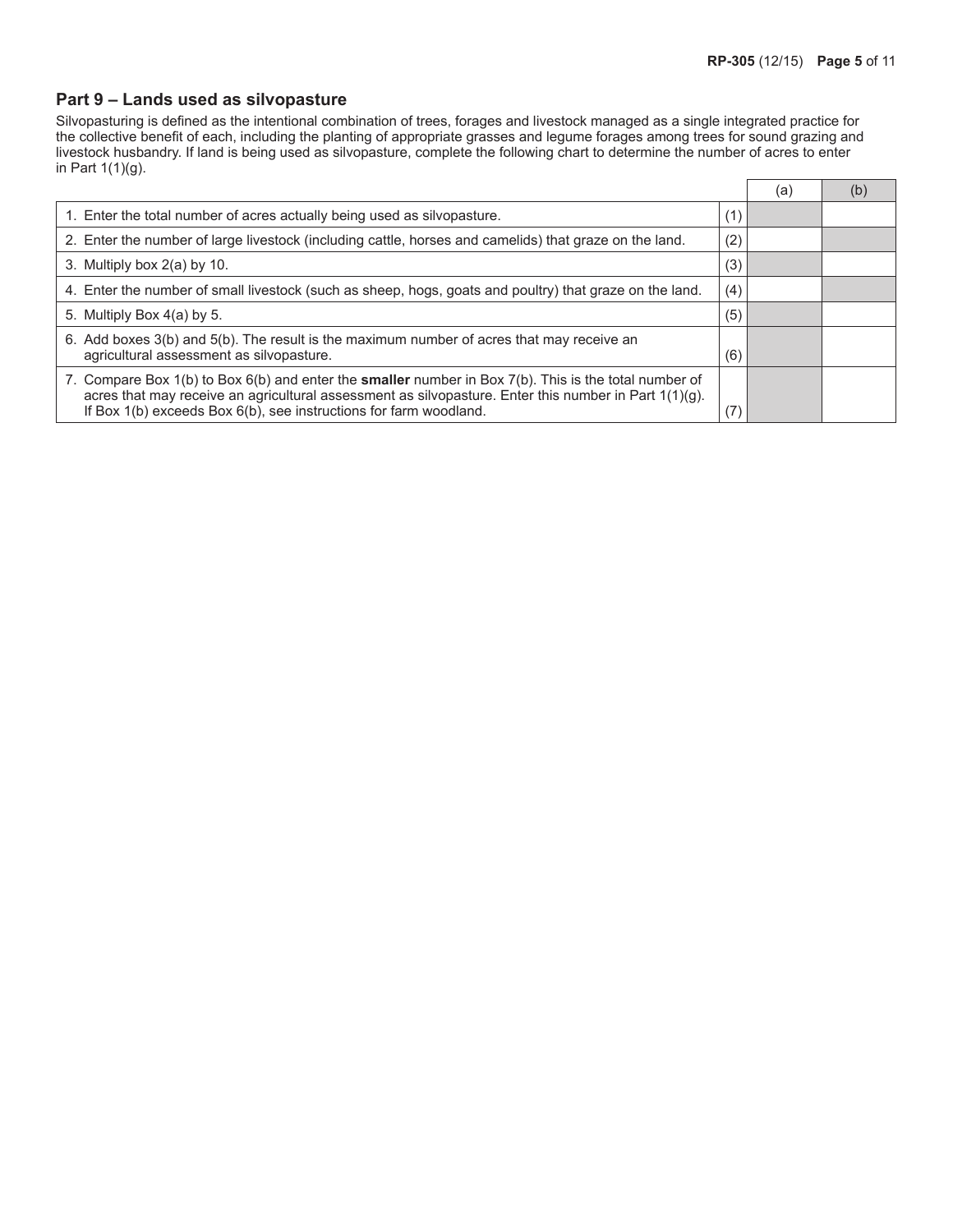### **Part 10 - Certified value on eligible agricultural lands**

The applicant must complete column 2 below of the chart *Certified Value on Eligible Agricultural Lands*. The number of acres in each mineral or organic soil group is to be copied from the soil group worksheet APD-1 prepared by the Soil and Water Conservation District Office. **Note:** The number of acres of qualified farm woodland is given on the soil group worksheet. The maximum number of acres of farm woodland eligible for an agricultural assessment is 50 acres per parcel. Where the applicant completes Part 8d through 8g on page 4, the total number of acres in the mineral and organic soil groups may not exceed the number of acres indicated in Part 8e, and the number of acres of farm woodland must be zero.

|                                                         |         |                | <b>Certified Value on Eligible Agricultural Lands</b><br>Applicant, fill in shaded area of column 2. |                                    |                                 |  |
|---------------------------------------------------------|---------|----------------|------------------------------------------------------------------------------------------------------|------------------------------------|---------------------------------|--|
| <b>Applicant</b>                                        |         |                | Assessor's use only                                                                                  |                                    |                                 |  |
| 1                                                       |         | $\overline{2}$ | $\mathbf{3}$                                                                                         | $\overline{\mathbf{4}}$            | 5                               |  |
| <b>Mineral soil group</b>                               |         | <b>Acres</b>   | <b>Acre/rating</b><br>modifications                                                                  | <b>Certified</b><br>value per acre | Column 2 or 3<br>times column 4 |  |
| $\mathbf{1}$                                            | a       |                |                                                                                                      |                                    |                                 |  |
|                                                         | b       |                |                                                                                                      |                                    |                                 |  |
| $\overline{2}$                                          | a       |                |                                                                                                      |                                    |                                 |  |
|                                                         | b       |                |                                                                                                      |                                    |                                 |  |
|                                                         | a       |                |                                                                                                      |                                    |                                 |  |
| $\sqrt{3}$                                              | $\sf b$ |                |                                                                                                      |                                    |                                 |  |
|                                                         | a       |                |                                                                                                      |                                    |                                 |  |
| $\overline{4}$                                          | b       |                |                                                                                                      |                                    |                                 |  |
| 5                                                       | a       |                |                                                                                                      |                                    |                                 |  |
|                                                         | b       |                |                                                                                                      |                                    |                                 |  |
|                                                         | a       |                |                                                                                                      |                                    |                                 |  |
| $\,6\,$                                                 | $\sf b$ |                |                                                                                                      |                                    |                                 |  |
| $\overline{7}$                                          |         |                |                                                                                                      |                                    |                                 |  |
| 8                                                       |         |                |                                                                                                      |                                    |                                 |  |
| $9\,$                                                   |         |                |                                                                                                      |                                    |                                 |  |
| 10                                                      |         |                |                                                                                                      |                                    |                                 |  |
| Organic soil group<br>(muck)                            |         |                |                                                                                                      |                                    |                                 |  |
| A                                                       |         |                |                                                                                                      |                                    |                                 |  |
| $\sf{B}$                                                |         |                |                                                                                                      |                                    |                                 |  |
| $\mathbf c$                                             |         |                |                                                                                                      |                                    |                                 |  |
| D                                                       |         |                |                                                                                                      |                                    |                                 |  |
| Soil group total                                        |         |                |                                                                                                      |                                    |                                 |  |
| Eligible farm woodland<br>50 acres maximum              |         |                |                                                                                                      |                                    |                                 |  |
| Newly planted orchards,<br>vineyards or Christmas trees |         |                |                                                                                                      | $\mathsf 0$                        | $\mathsf 0$                     |  |
| <b>Total eligible acres</b>                             |         |                |                                                                                                      |                                    |                                 |  |
|                                                         |         |                |                                                                                                      | <b>Total certified value</b>       |                                 |  |

| Assessor's use only                                                           |   |  |   |                                                            |  |  |
|-------------------------------------------------------------------------------|---|--|---|------------------------------------------------------------|--|--|
| Assessor's agricultural assessment calculation on eligible agricultural lands |   |  |   |                                                            |  |  |
| Total certified value                                                         |   |  |   | $\times$ Equalization rate = Total agricultural assessment |  |  |
|                                                                               | × |  | = |                                                            |  |  |
| Additional calculations:                                                      |   |  |   |                                                            |  |  |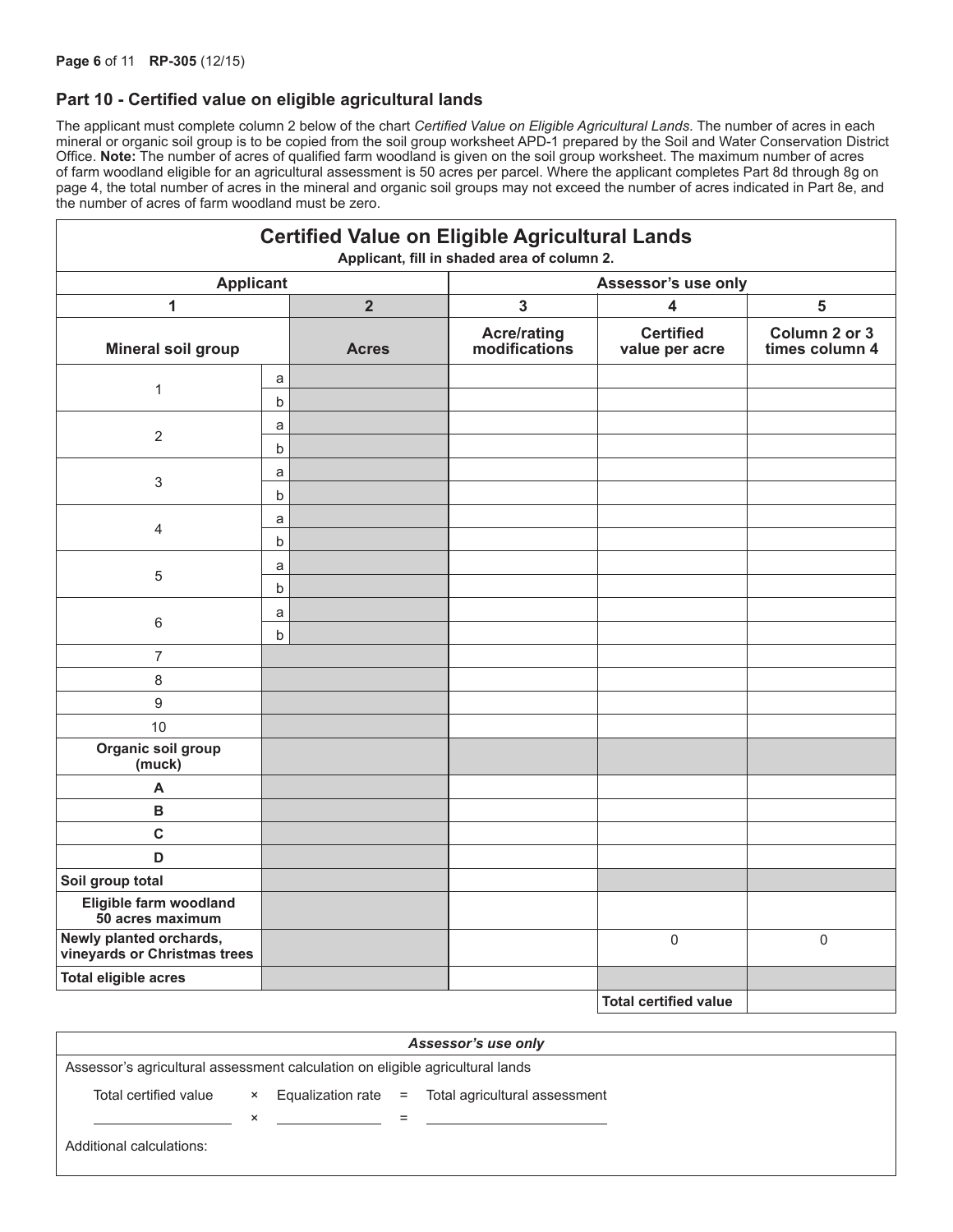# *Assessor's use only*

| Worksheet for apportionment of farm assessment                                                                                                                                                                                                                                                                                                                                                                                                                                                                                                                                                                                                                                                                                                                                                                                                                                                                 |              |           |                     |                                       |  |
|----------------------------------------------------------------------------------------------------------------------------------------------------------------------------------------------------------------------------------------------------------------------------------------------------------------------------------------------------------------------------------------------------------------------------------------------------------------------------------------------------------------------------------------------------------------------------------------------------------------------------------------------------------------------------------------------------------------------------------------------------------------------------------------------------------------------------------------------------------------------------------------------------------------|--------------|-----------|---------------------|---------------------------------------|--|
| Assessor may use RPS 4 to complete these calculations.                                                                                                                                                                                                                                                                                                                                                                                                                                                                                                                                                                                                                                                                                                                                                                                                                                                         |              |           |                     |                                       |  |
|                                                                                                                                                                                                                                                                                                                                                                                                                                                                                                                                                                                                                                                                                                                                                                                                                                                                                                                | <b>Acres</b> | Land      | <b>Improvements</b> | <b>Total</b>                          |  |
| A. Total assessment                                                                                                                                                                                                                                                                                                                                                                                                                                                                                                                                                                                                                                                                                                                                                                                                                                                                                            |              | \$        | \$                  | \$                                    |  |
| B. Assessed value of parcel excluding eligible<br>agricultural land<br>1. Owner's residence and associated land<br>2. Farm structures (barns and other farm<br>improvements including fruit tree/vine<br>support structures) not qualified for<br>3. Other structures (processing plant, retail<br>4. Ineligible land (include excess woodland acreage)<br>C. Agricultural assessment of parcel<br>1. Assessed value of eligible land before<br>agricultural assessment (line A minus line B5)<br>2. Assessed value of fruit tree/vine support<br>structures on eligible land not qualified for<br>4. Total agricultural assessment on eligible<br>5. Excess value, if any (line 3 minus line 4)<br>D. Total taxable assessment before adjustment<br>for other exemptions (line B5 plus line C1 or<br>E. Other exemptions<br>1. Veterans<br>2. RPTL sec. 483 new construction<br>3. RPTL sec 483-a<br>4. Other | N/A          | N/A<br>\$ | \$<br>$\frac{1}{2}$ | \$<br>\$<br>\$<br>\$<br>$\frac{1}{2}$ |  |
| 5. Total                                                                                                                                                                                                                                                                                                                                                                                                                                                                                                                                                                                                                                                                                                                                                                                                                                                                                                       |              |           |                     |                                       |  |
| F. Total taxable assessed value (line D minus line E5)                                                                                                                                                                                                                                                                                                                                                                                                                                                                                                                                                                                                                                                                                                                                                                                                                                                         |              |           |                     | \$                                    |  |
| Application approved<br>G. 1.<br>Approved as modified<br>2.<br>3.<br>Disapproved<br>Reason for modification or disapproval                                                                                                                                                                                                                                                                                                                                                                                                                                                                                                                                                                                                                                                                                                                                                                                     |              |           |                     |                                       |  |

| Amount of exemption (from line C5 of apportionment worksheet above): \$ | Enter this amount in exempt column of |
|-------------------------------------------------------------------------|---------------------------------------|
| assessment roll, and on top of page 1.                                  |                                       |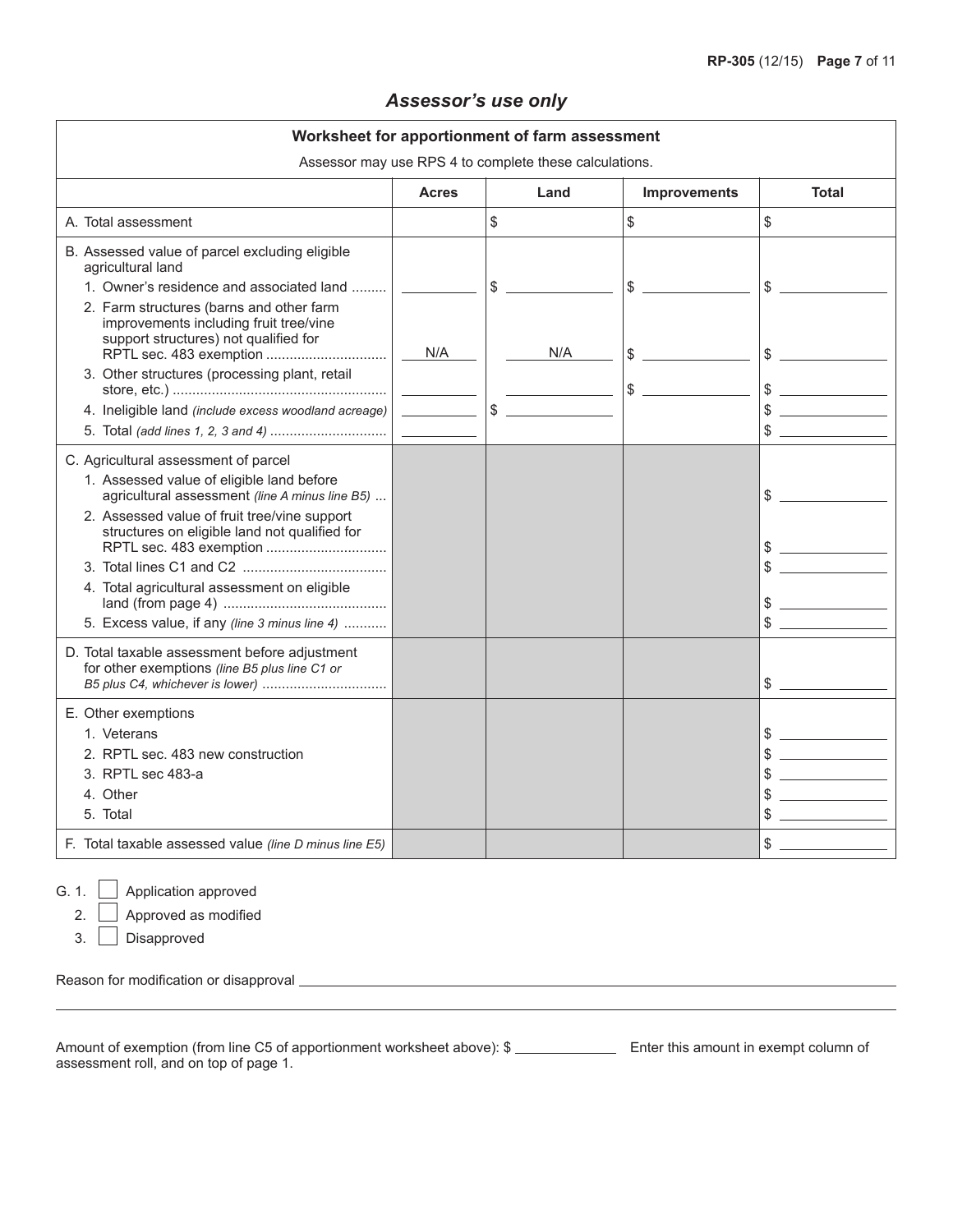# **General information and filing requirements**

**Extent of exemption:** The agricultural assessment value per acre certified by the Office of Real Property Tax Services when equalized by the assessor becomes an agricultural assessment. If the application is approved, the portion of the assessed value of eligible agricultural lands which exceeds the agricultural assessment, if any, will be exempt. No exemption results unless the assessed value of land described in the application exceeds its agricultural assessment.

**Application:** To qualify agricultural land for an agricultural assessment, the landowner must annually file an application for each separately assessed parcel with the local assessor. If an initial application is approved and an agricultural assessment granted, renewal Form RP-305-r may be filed in succeeding years to renew the application provided no changes regarding the parcel have occurred since the last submission of Form RP-305. A soil group worksheet and soil map prepared by the Soil and Water Conservation District Office must be filed as part of the application, unless as a result of a prior application, the assessor has a soil group worksheet and soil map on file which accurately describes the parcel. A landowner may exclude from the applications any portion of a parcel which is capable of being separately identified.

**Place of filing application:** The application must be filed with the city, town or village assessor (if the village assesses). If the property is located in a village that assesses, and application

must be filed with both the town and the village assessor. In Nassau and Tompkins Counties, the application must be filed with the county assessors.

**Time of filing application:** The application must be filed on or before the taxable status date of the city, town or village (if the village assesses). **Exceptions:** In year of a revaluation or update of assessments, the application may be filed with the assessor no later than the thirtieth day prior to the day by which the tentative assessment roll is required to be filed by law. In the case of land located within an agricultural district, the application may be filed with the assessor no later than the last date on which an assessment complaint may be filed when (1) a licensed physician certifies that the failure to file the application by taxable status date resulted from the death of the applicant's spouse, child, parent, brother or sister, or the illness of the applicant or the applicant's spouse, child, parent, brother or sister; or (2) the failure to file the application by taxable status date resulted from the occurrence of a natural disaster, including, but not limited to, a flood, or the destruction of the applicant's residence, barn or other farm building by wind, fire or flood.

**Notice of approval, denial or modification of application:** The applicant must provide the assessor with a stamped, self-addressed envelope at the time of application in order to receive notice of the approval, denial or modification of the application.

# **Eligibility requirements for agricultural assessment**

- **1.** Agricultural land is eligible for an agricultural assessment if it satisfies all the requirements set forth in any one of the following alternatives:
	- (A) The land consists of at least seven acres which have been used to produce crops, livestock or livestock products for sale in the preceding two years. The crops, livestock or livestock products produced on such land, including land rented by the applicant from another and used in conjunction with agricultural land owned by the applicant, must have an average gross sales value of at least \$10,000 for the two years preceding the application. Whenever a crop is processed prior to sale, average gross sales value shall be based upon the market value of the crop in its unprocessed state.
		- **or**
	- (B) The land consists of less than seven acres which have been used to produce crops, livestock or livestock products for sale in the preceding two years.

The crops, livestock or livestock products produced on such land, and on any land rented by the applicant from another and used in conjunction with the applicant's land to produce for sale crops, livestock or livestock products, must have an average gross sales value of at least \$50,000 for the two years preceding the application. For a crop processed prior to sale, the average gross sales value shall be based upon the market value of the crop in its unprocessed state.

**or**

(C) The land consists of at least seven acres and has been used during the preceding two years to support a commercial horse boarding operation with annual gross receipts of \$10,000 or more.

A commercial horse boarding operation is defined as an agricultural enterprise consisting of at least seven acres and boarding at least ten horses, regardless of ownership, which receives \$10,000 or more in gross receipts annually from fees generated through the boarding of horses, the production for sale of crops, livestock or livestock products, or both such boarding and such production.

**or**

- (D) The land consists of at least seven acres of which all or part has been set aside through participation in a U.S. government conservation program established pursuant to Title 1 of the Federal Food Security Act of 1985 or any subsequent federal farm program. No minimum gross sales is required for the participating lands. Non-participating lands still must meet the \$10,000 gross sales minimum and federal program payments may be applied to establish the minimum gross sales value. **or**
- (E) The land used in agricultural production is a newly-established farm operation and has annual gross sales of \$10,000 and seven or more acres in agricultural production, or annual gross sales of \$50,000 and less than seven such acres, in the first or second year of production, and meets the other eligibility requirements of A, B, or C above. If the newly-established farm is a commercial horse boarding operation, no less than seven acres must be used to support the horse boarding operation, at least ten horses must be boarded, and the operation must have annual gross receipts of \$10,000 or more.

**or**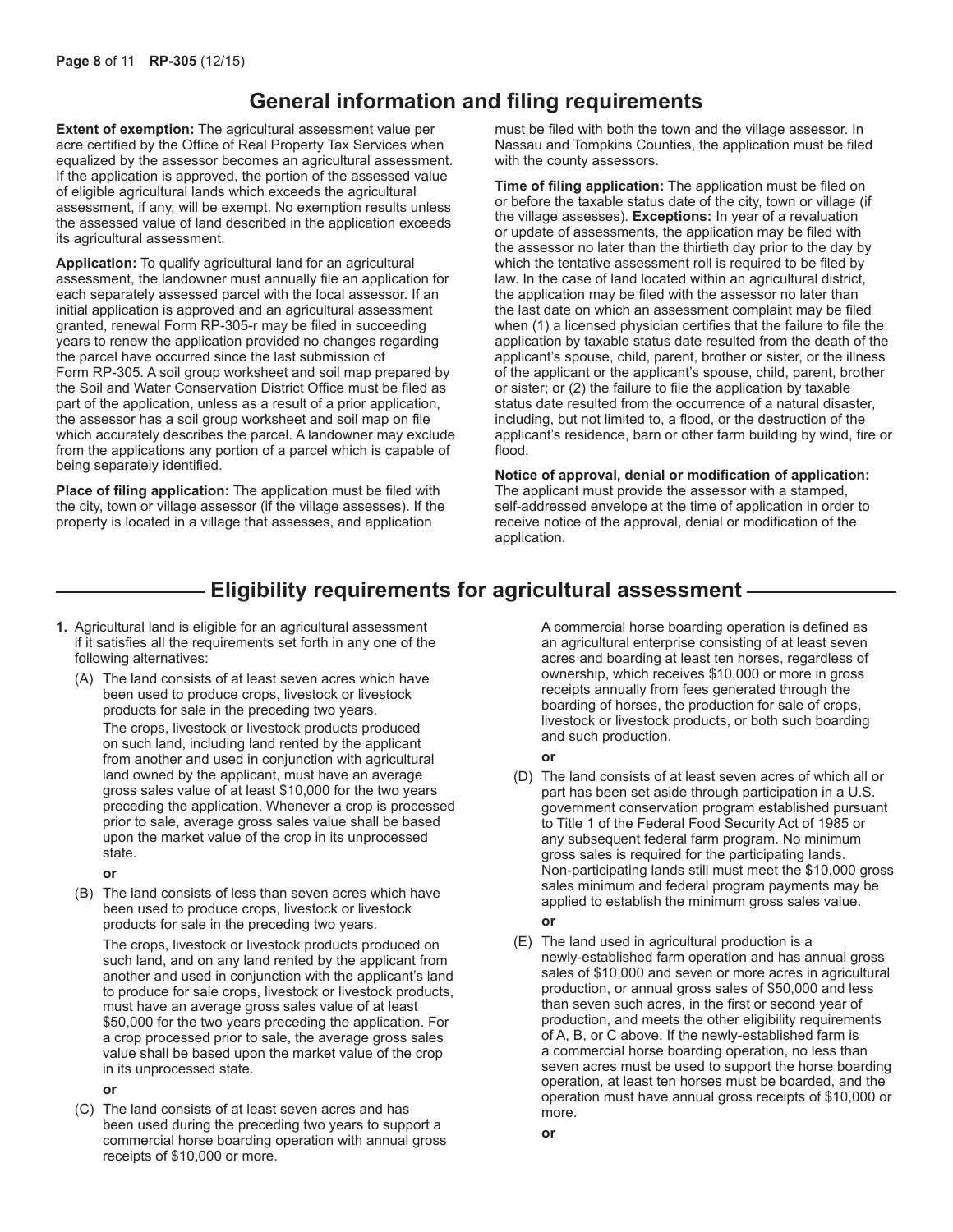(F) The land used in agricultural production consists of at least seven acres, is owned or rented by a newly established farm operation, and is used solely for the production for sale of orchard or vineyard crops or Christmas trees. Such land may be eligible for an agricultural assessment, not-withstanding the fact that the new orchard or vineyard does not produce crops for sale for four years after planting or the Christmas trees are not harvested for sale for five years after planting.

**or**

- (G) The land used in agricultural production supports an apiary products operation, is owned by the operation, and consists of not less than seven and not more than ten acres with an average gross sales value of \$10,000 or more, or comprises less than seven acres with an average gross sales value of \$50,000 or more. **or**
- (H) Rented land located within an agricultural district used by a not for profit institution for agricultural research intended to improve the quality or quantity of crops, livestock or livestock products.

**or**

(I) The land consists of at least seven acres and has been used during the preceding two years to support a commercial equine operation with annual receipts of \$10,000 or more. A commercial equine operation is defined as an agricultural enterprise consisting of at least seven acres and stabling at least ten horses, regardless

of ownership that receives \$10,000 or more in gross receipts annually from fees generated through 1) the provisions of commercial equine activities including but not limited to riding lessons, trail riding activities or training horses (but not horse racing), 2) production for the sale of crops, livestock and livestock products, or through both 1 and 2. An otherwise eligible operation proposed in its first or second year of operation may qualify as a commercial operation if it consists of at least seven acres and stables at least ten horses, regardless of ownership, by the end of the first year of operation.

- **2.** Agricultural land rented to another and used during the preceding two years to produce for sale crops, livestock or livestock products, but which does not independently satisfy the gross sales value of the Agriculture and Markets Law, may nevertheless be eligible for an agricultural assessment, if the following conditions are satisfied:
	- The land must consist of at least seven acres and be used as part of a single operation to produce crops, livestock or livestock products (exclusive of woodland products) in the preceding two years;
	- The land must currently be used to produce crops, livestock or livestock products (exclusive of woodland products) under a written rental arrangement of five or more years; and
	- The land must be used in conjunction with other land which qualifies for an agricultural assessment.

# **Instructions for applicant**

## **For Questions on page 2**

### **Part 1 – Use of Land**

**For Part 1, the data from the** *Soil group worksheet* **(APD-1) should be used. Further breakdowns of the** *(1) Agricultural land* **category by land use should be shown in 1a through 1f explained below.**

**(1) a. Land actually used to produce crops, livestock or livestock products** may include cropland, muck, orchards, vineyards and pasture. For this purpose crops, livestock and livestock products include, but are not limited to, the following: field crops, fruits, vegetables, horticultural specialties, Christmas trees, cattle, horses, poultry, ratites, wool bearing animals such as alpacas and llamas, milk, eggs, furs, maple sap or syrup, honey, beeswax, royal jelly, bee pollen, propolis, package bees, nucs, queens, actively managed log-grown woodland mushrooms, aquacultural products and woody biomass.

**(1) b. Land used to support a commercial horse boarding operation.** Amount of land used to support a commercial horse boarding operation during the past two years.

**(1) c. Land used to support a commercial equine operation.** Amount of land used to support a commercial equine operation during the past two years.

**(1) d. Support land** may include farm ponds, swamps used for drainage, land used for erosion control, hedgerows, access roads, land under farm buildings, dikes and levies used for flood protection, drainage ditches and land used for farm waste management. Support land may also include any other minor acreage that is located amid, between or on the perimeter of cropland, orchards, vineyards and land used to pasture livestock, so long as the land is not farm woodland or nonagricultural land (see instructions below for line 1e). Support land further may include a buffer area owned and maintained by an apiary products operation between the operation and adjacent landowners. (The total area of an apiary products operation, including support land, may not exceed ten acres. (Support land does not include land used under agricultural amusements.)

**(1) e. Land participating in a federal conservation program.** Amount of land set aside through participation in a U.S. government conservation program established pursuant to Title 1 of the Federal Food Security Act of 1985 or any subsequent federal program.

**(1) f. Land under a structure in which crops, livestock or livestock products are produced.** Amount of land located under a structure in which crops, livestock or livestock products have been produced during the preceding two years.

**(1) g. Land used as silvopasture.** Amount of land used as silvopasture, but not more than the acreage limit (from Part 9, Box 7(b)).

### **(1) Agricultural land – total from Soil group worksheet.**

**(2) Farm woodland** means land, primarily used for the production for sale of woodland products (logs, lumber, posts, firewood, etc.), where such land is used as a single operation and is contiguous with cropland, orchards, vineyards or land used to pasture livestock. Lands divided by state, county or town roads, railroads or energy transmission corridors will be considered contiguous. Farm woodland does not include land used as silvopasture as long as the silvopasture acreage lmit is not exceeded (see Part 9), but if there is any silvopasture acreage over the limit, the excess acreage should be treated as farm woodland. Woodland acreage exceeding 50 acres on any parcel should be in Part 1 (3), *Excess farm woodland*. Enter number of acres from section D2 of the *Soil group worksheet*.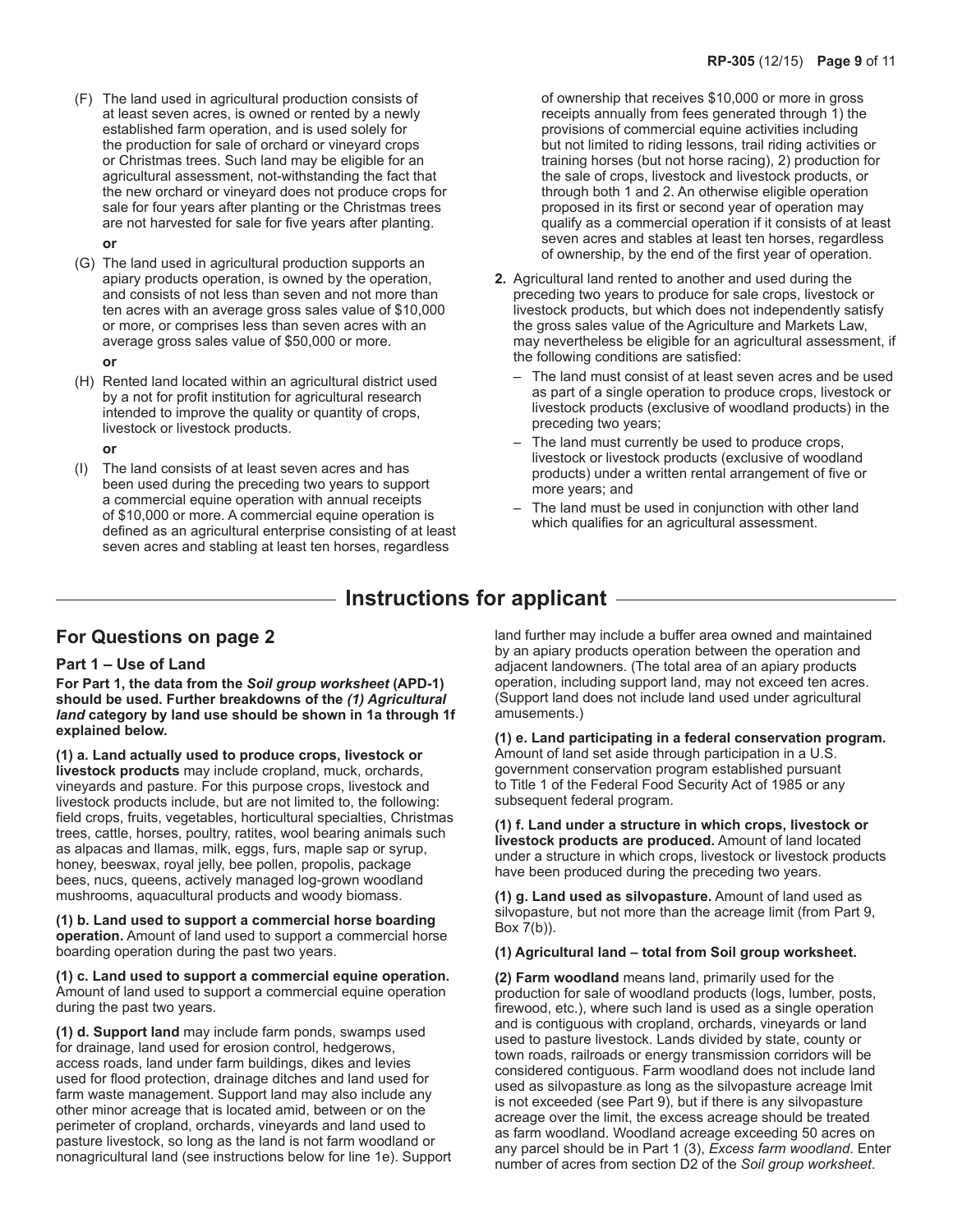**(3) Excess farm woodland (over 50 acres) –** enter number of acres from section D3 of the *Soil group worksheet*.

**(4) Newly planted orchards, vineyards or Christmas trees of a newly established farm operation.** Land of not less than seven acres used solely by a newly-established farm operation for new orchards or vineyards may qualify for an agricultural assessment for four years after planting, notwithstanding the fact that no crops are produced for sale. Land of not less than seven acres used solely by such a farm operation for new Christmas trees may qualify for an agricultural assessment for five years after planting, notwithstanding the fact that no trees are harvested for sale. Eligible fruit trees, grape vines, or Christmas trees may be planted in the new farm's first or second year of operation.

**(5) Nonagricultural land.** Ineligible land uses, including but not limited to the following: landowner's residence and lot, gravel quarry or other mineral, oil or natural gas extraction, commercial hunting and game preserves as well as any other commercial recreational uses such as camping and athletic facilities and parks, retail establishments of any kind including restaurants, lodging facilities and roadside stands used for sale of crops, livestock, or livestock products, processing facilities, sawmills, and fertilizer plants. Nonagricultural land does not include qualified farm woodland or support land. Also, any acreage withheld from the agricultural assessment program by the landowner should be entered in the nonagricultural category.

### **Part 2 – Other agricultural land owned by the applicant.**  Land contained within separately assessed parcels owned by the applicant and used for agricultural production in conjunction

with the subject parcel is considered part of the applicant's farm unit for purposes of satisfying any minimum acreage or gross sales requirements.

### **Part 3 – Other agricultural land rented by the applicant.**

The gross sales value of agricultural products produced on land rented by the applicant from another person and used in conjunction with the subject parcel may be included when determining whether the gross sales requirement is satisfied.

# **For Questions on page 3**

**Note: For parts 4 through 8, newly established farm operations should enter annual gross sales only for the first or second year of production.**

**Part 4 – Average gross sales value.** To qualify for an agricultural assessment, an applicant must show that the crops, livestock or livestock products produced for sale in the preceding two years on the land for which application is being made had an average gross sales value of at least \$10,000. Gross sales value may include sales of agricultural products or market value of **crops** processed prior to sale in their unprocessed state produced on (1) agricultural land described in this application; (2) other parcels owned by the applicant and used in conjunction with the subject parcel; and (3) land rented by the applicant from another person and used in conjunction with the subject parcel. Also, certain federal farm program and thoroughbred breeder payments may be included. To calculate average gross sales value for the preceding two years the applicant should add the actual gross receipts derived from the sale, or, where applicable, the market value of agricultural products produced on the land described above, and divide the sum by two. Sales are to be reported on the basis of the most recent two income tax years prior to the date of the application. Market value should be based on the value at the time of harvest in the preceding two years. The assessor may ask for substantiation of gross sales value, which may be made by bookkeeping records, income tax returns, types of crops used for processing, etc.

**Note:** If an Act of God, natural disaster or continued adverse weather conditions results in the destruction of a significant portion of the agricultural production on any of the property for which application is being made such that the average gross sales value of the two preceding years is less than \$10,000, the applicant is advised to submit with this application a completed Form RP-305-b, *Application for Exception From Minimum Average Gross Sales Value Requirement of Article 25-AA of the Agricultural and Markets Law*.

## **Part 5 – Land used to support a commercial horse boarding**

**operation.** *Commercial horse boarding operation* means an agricultural enterprise, consisting of at least seven acres and boarding at least ten horses regardless of ownership, that receives ten thousand dollars (\$10,000) or more in gross receipts annually from fees generated either through the boarding of horses, the production for sale of crops, livestock, and livestock products, or both such boarding and such production. Such operations shall not include operations whose primary on site function is horse racing. An otherwise eligible operation proposed in its first or second year of operation may qualify as a commercial horse boarding operation if it consists of at least seven acres and boards at least ten horses, regardless of ownership, by the end of the first year of operation.

## **Part 6 – Land used to support a commercial equine**

**operation.** *Commercial equine operation* means an agricultural enterprise, consisting of at least seven acres and stabling at least ten horses regardless of ownership that receives \$10,000 or more in gross receipts annually from fees generated through 1) the provisions of commercial equine activities including, but not limited to, riding lessons, trail riding or training of horses (but not horse racing), 2) production for sale of crops, livestock or livestock products, or through both 1 and 2. An otherwise eligible operation proposed or in its first or second year of operation may qualify as a commercial equine operation if it consists of at least seven acres and stables at least ten horses, regardless of ownership, by the end of the first year of operation.

### **Part 7 – Land under a structure within which crops, livestock or livestock products are produced.**

# **For Questions on page 4**

**Part 8 – Land rented to others.** Land that the applicant rents to another person, used as a single operation for the production for sale of crops, livestock or livestock products (exclusive of woodland products) in the preceding two years with an average gross sales value of less than \$10,000 may be eligible to receive an agricultural assessment if certain requirements are satisfied. To qualify for an agricultural assessment the applicant must rent to another person at least seven acres of land used to produce crops, livestock or livestock products, exclusive of woodland products. Land actually used to produce crops, livestock or livestock products may include cropland, muck, orchards, vineyards and pasture.

**8f.** To qualify for an agricultural assessment the rented land must be used in agricultural production under a five year written rental arrangement. **Note:** Rental arrangement is defined as a *written lease signed by both of the parties to the agreement*. The applicant must provide documentation concerning the existence and term of the rental arrangement (a copy of the lease or an affidavit attesting to the existence of such a lease (Form RP-305-c)).

**8g.** To qualify for an agricultural assessment the rented land must be used in conjunction with other land which qualifies for an agricultural assessment. The applicant should indicate the owner, tax map number and location of this other land. The